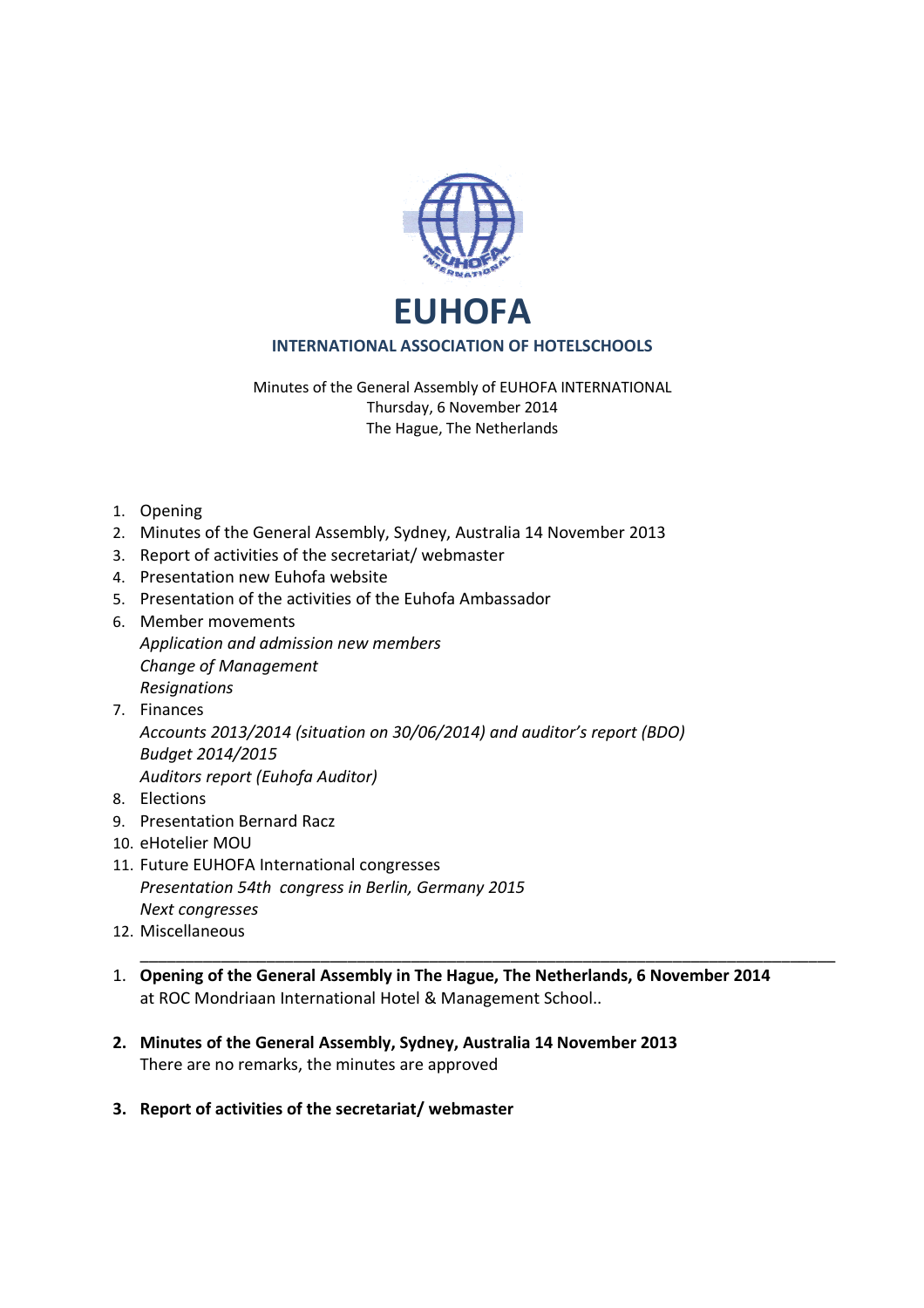The activities of the secretariat are discussed. Yearly the secretariat organizes the two board meetings and the General Assembly. Besides creating all documents and minutes of these meetings and General Assemblies, it takes care of all correspondence to members of the board and school members, processes the membership applications and sends out information concerning Euhofa. It also keeps up the member database This database is also used for sending out newsletters and digital invoicing of the membership fees. For a complete overview of the activities of the secretariat for the past year, please read the report handed out at the General Assembly. Members are asked to send in newsworthy items to be published on the website or newsletters.

# **4. Presentation of the new Euhofa website**

Phil Wheeler of ROC Mondriaan presented the new Euhofa website that was made by the webmaster Hans de Vries. The current website is about 8 years old and with the introduction of tablets and smart phones a new approach was needed. Three designs were presented to the Board of which one was chosen. (See presentation as an appendix)

# **5. Presentation of the activities of the Euhofa Ambassador**

Sam Salvisberg is Ambassador for Euhofa International. He has been asked by the Board to visit some schools in France and Italy to promote Euhofa International. He visited 19 schools in total. Institute of Paul Bocuse, Ecully Lyon, France. Lycée professionnel Jehanne de France, Lyon,France. Lycée privé Saint-Bénigne, Dijon,France. Lycée Polyvalent Hyacinthe Friant, Poligny, France. Università commerciale Luigi Bocconi, Milano, Italy. Università degli studi di scienze gastronomiche, Pollenzo/Bra,Italy. Istituto Mucci, Bra, Italy. Instituto Alberghiero Nino Bergese, Italy. Genova,Istituto Alberghiero, Italy. Istituto Alberghiero F. Martini, Italy. Montecatini, Istituto Matteotti, Pisa,Italy. Fondazione Campus, Studi del Mediterraneo, Monte San Quirico, Lucca, Italy. Boscolo Etoile Academy, Tuscania, Italy. Ecole hôtelière internationale Savoie-Léman, Thonon-les-Bains, France, Ecole hôtelière Tsuji, Château de l'Eclair, Liergues ,Lyon, France.

# **6. Member movements**

#### *Application and admission new members New members*

Adrián Rudolf Howald Mauer of Instituto Suizo de Gastronomía y Hotelería in Puebla, Mexico, Samir Thapa of Silver Mountain School of Hotel Management in Kathmandu, Nepal and Antonio Martinez of Universidad de la Cienega in Zapopan, Mexico and Elvira D'orazio of Fondazione ITS Albatros - Istituto Tecnico Superiore "Nuove Tecnologie per il Made in Italy" in Messina, Italy are new members.

### *Change of management***.**

Mr. Ali Islamaj, Elishout School voor voeding in Anderlecht, Belgium replaces Frieda Cauwels Mrs. Pauliina Nurkka of Laurea University of Applied Science in Espoo, Finland, replaces Maarit Franti Mrs. Coralie Morissey of William Blue college in North Sydney, Australia replaces Jenny Jenkins. Mr. Michael Petrilose of Johnson & Wales in Providence, USA replaces Richard Brush. Mrs. Rianne Voigt, of Cape town Hotel School in Cape Town, South Africa, replaces Alan Romburgh. Mrs. Liesbeth Beyen of Hotelschool Hasselt in Hasselt, Belgium replaces Ingrid Mariah Swinnen. Mrs.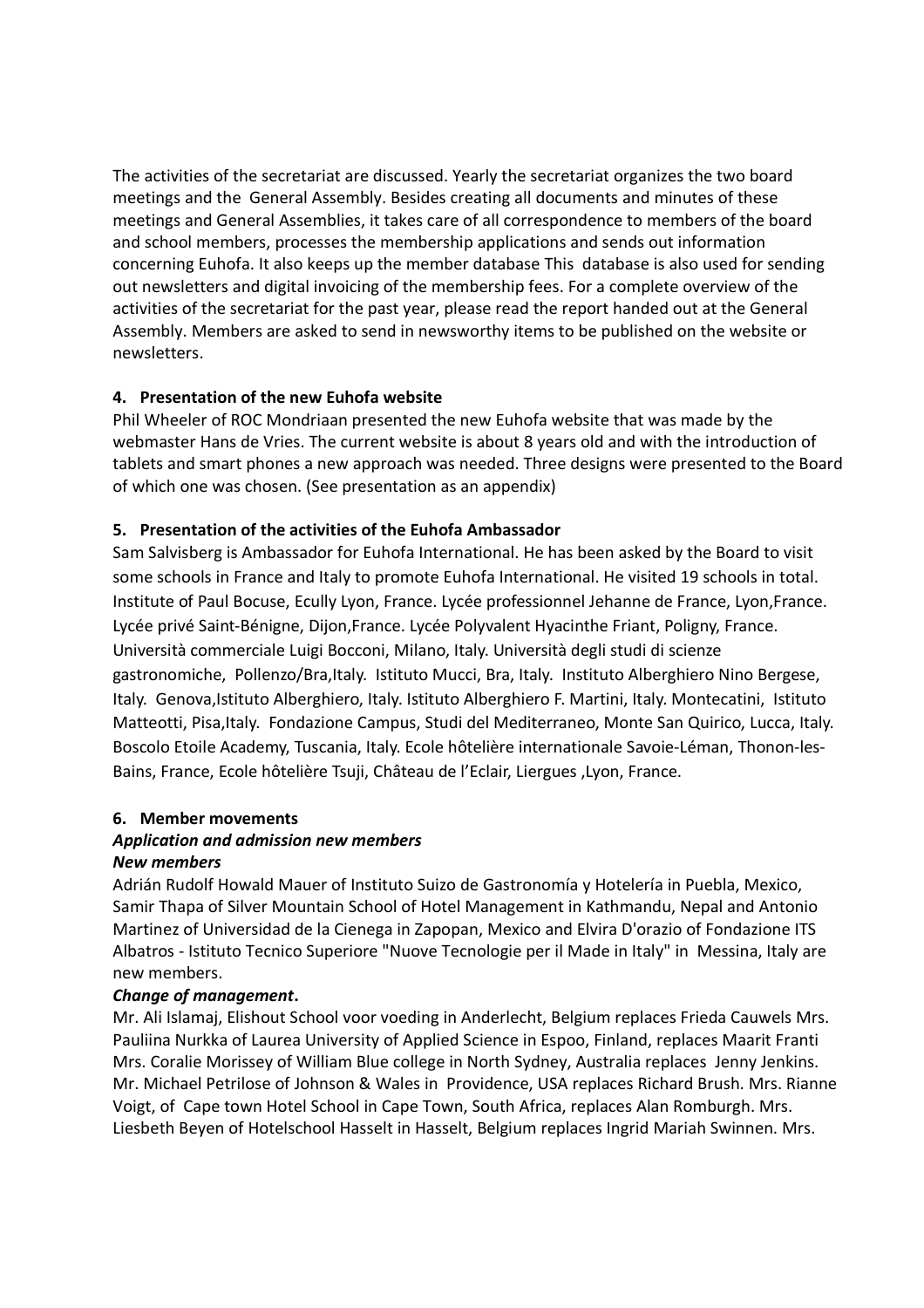Maria Mushera of IPPSCAR "Antonello" in Messina, Italy, replaces Elvira D'orazio. Mrs. Saskia van der Tuuk of Noorderpoort Euroborg Gastvrijheid en Toerisme in Groningen, The Netherlands, replaces Gerrit Bollen. Mr. Dr. Ueli Schneider of Hotelleriesuisse in Bern, Switzerland replaces Mr. Peter B. Grossholz. Mr. Bob Schut of ROC Mondriaan in Den Haag, The Netherlands, replaces Arie Broodman. Mr. Carlos Díez de la Lastra of Les Roches Marbella in Marbella, Spain, replaces María Teresa Gozalo.

### *Resignations*

Mr. Guus Thomassen and Rob de Jong of Zadkine in Rotterdam, The Netherlands, both left the school. The school is reorganizing. Mr.Herman Siebens of HSIW Horeca- en Sportinstituut in Bemmel, Belgium is AEHT board member . Mrs. Daniele Snauwaert of Keerbergen, Belgium, held private membership and is retired.

## **7. Finances**

## *Accounts 2013/2014 (situation on 30/06/2014) and budget 2014/2015*

Mr. Gerald Lipman is Treasurer for Euhofa International and presents the financial situation. An income and expense statement is handed out at the GA. The surpluses for the last 3 years are profitable. Income is as expected. Provisions for unpaid subscriptions are not always covering, for not all members are always paying their yearly fees. Net worth of Euhofa is 152.000 Euro. Euhofa has one sponsor at the moment; this is AHLEI. Euhofa is looking for more and the members are asked to look out for possible sponsors for the future.

# *Auditors report (Euhofa Auditor)*

Financial bureau BDO is the external auditor for Euhofa International. The audit report for June 2014 is clean. BDO declares the Euhofa accounts presented, as in order.

Mr. Carel Rink and Mr. Mauro Scolari studied the financial statements as well. In their opinion the papers presented give a fair and honest view. The accounts are accepted and the Treasurer gets discharged.

### **8. Elections**

Mr. Youni Ahonen who could not be present at the GA, is involved in other projects and will not be available as Board member. Mr. Harry de Bruijn is due to his new position at ROC Mondriaan no longer available as Board member. In July a letter was send out for elections to all members. Mr. Henn Vallimae of Pärnu College, University of Tartu, Pärnu, Estonia made himself available for the position. Mrs. Jacqueline van der Zwan of ROC Mondriaan in The Hague, The Netherlands also responded for a board position. The General Assemble in The Hague voted in favor of both new board members. Mrs. Jacqueline van der Zwan is also voted in as General Secretary.

### **9. Presentation Bernard Racz ENIS**

Mr. Bernard Racz held a presentation of ENIS

An ENIS school, is a school that takes part in the European Network of Innovative Schools. ENIS schools have been selected as some of the most innovative schools in their home countries when using information and communication technologies for teaching and learning . The Benefits of